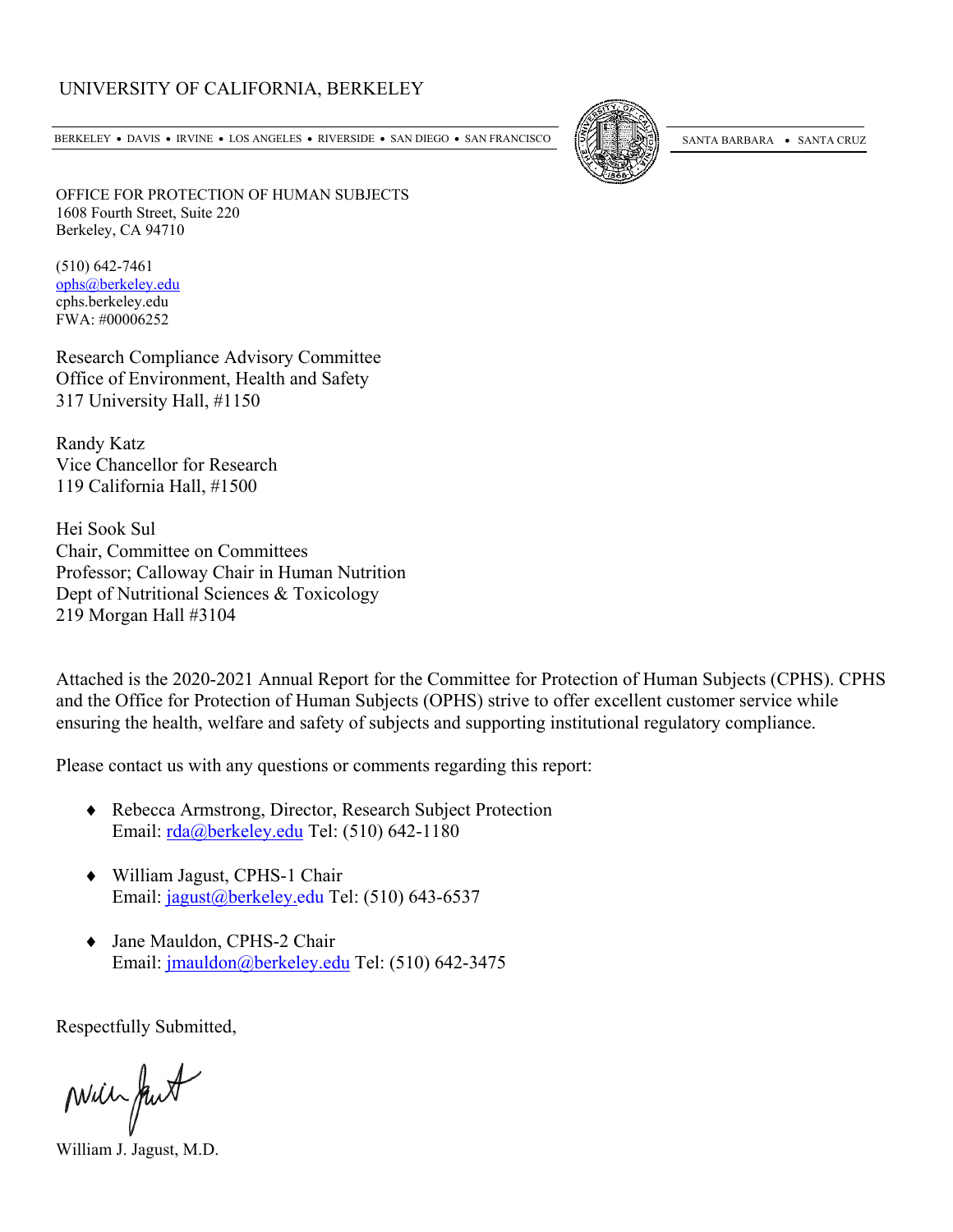Chair, Committee for Protection of Human Subjects (CPHS-1) Professor, School of Public Health and Helen Wills Neuroscience Institute

Sane Manlder

Jane Mauldon, Ph.D. Chair, Committee for Protection of Human Subjects (CPHS-2) Associate Professor, Goldman School of Public Policy

Enc. CPHS Membership Roster 2020-2021

Cc: Kairi Williams, Assistant Vice Chancellor for Research Administration and Compliance Rebecca Armstrong, Director, Research Subject Protection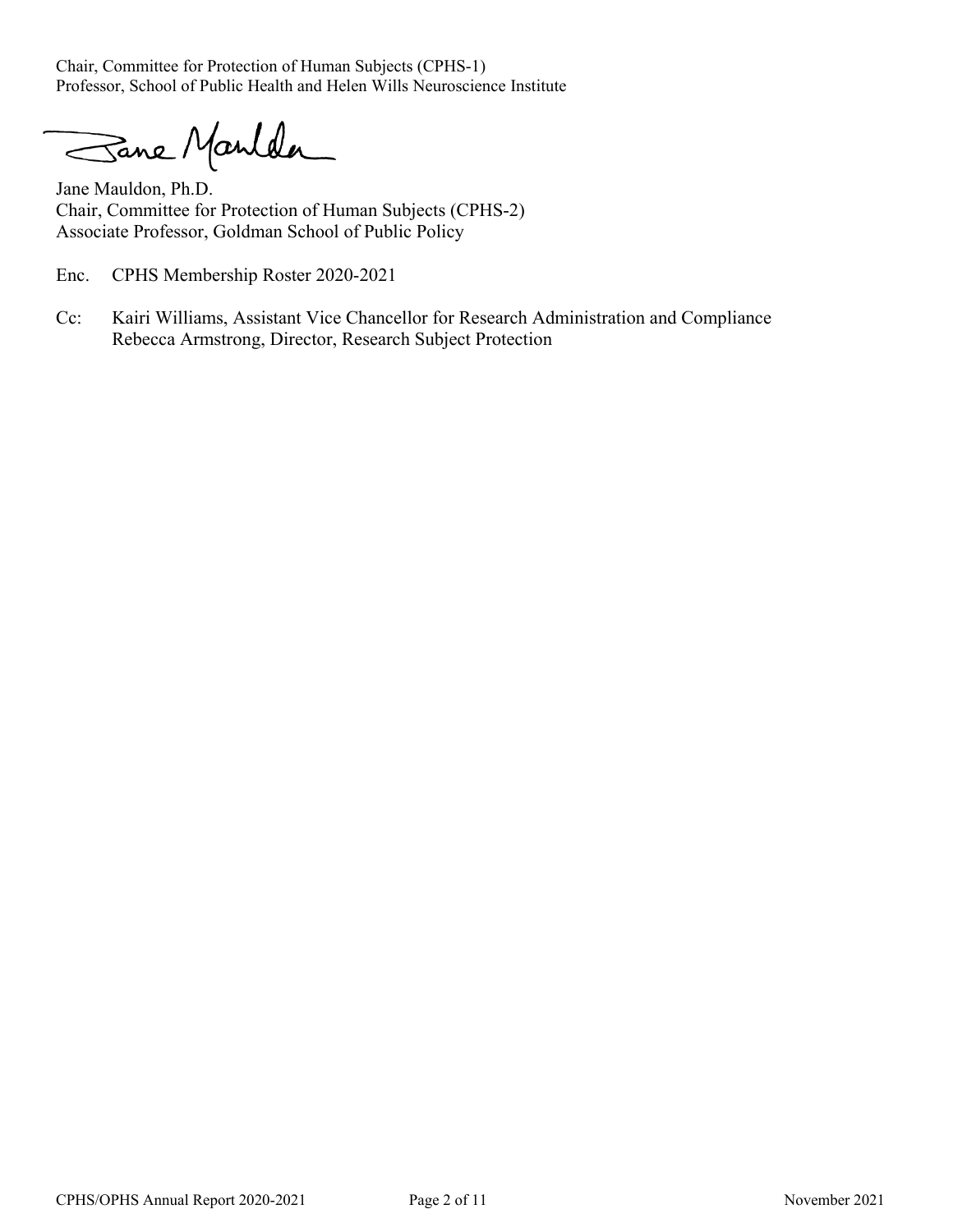# **Report to the Research Compliance Advisory Committee**

# **I. Committee Title and Report Period**

Committee for Protection of Human Subjects - Report for July 1, 2020 - June 30, 2021.

# **II. Executive Summary**

From July 1, 2020 - June 30, 2021, the Office for Protection of Human Subjects (OPHS) and the Committee for Protection of Human Subjects (CPHS) reviewed and approved 1684 applications, similar to the number approved during the prior fiscal year. The number of approvals for new protocols was down slightly, amendment approvals were up, and continuing reviews decreased compared to last year.

Noncompliance submissions decreased, official determinations of "not human subjects research" (NHSR) also decreased, as did the number of withdrawn applications, compared to last year. Overall, OPHS review turnaround times remained relatively steady in comparison to last year, with exempt and expedited turnaround times up slightly, and full board turnaround times down slightly (see tables 4 and 5). UC Berkeley's human subjects research portfolio remains primarily social-behaviorally focused at 75% of total approved submissions. Of the 1684 applications approved, 27% of them were federallyfunded.

When the revised DHHS regulations governing human subjects research (45 CFR 46), went into effect on January 21, 2019, they expanded exempt categories, included new requirements for informed consent, and did away with the annual review requirement for minimal risk research. These changes allowed more research to be reviewed at the exempt level and expanded the number of protocols eligible to receive a ten year approval period, resulting in a reduced number of continuing review applications over the last fiscal year.

UC Berkeley (UCB) continues to take advantage of flexibility afforded by the regulations in terms of non-federally funded/regulated research. In late 2015, UCB was the first UC System institution to roll out an exempt category #7. This new category permitted minimal risk, non-federally funded or regulated research studies, which formerly had to be reviewed under expedited level review processes, to now be reviewed under exempt level processes. With the implementation of the revised Common Rule on January 21, 2019, many of the studies that would have qualified for review under exempt category #7 now qualify under one or more of the revised federal exempt categories. However, there are still circumstances in which a study will not qualify for exempt review under the federal categories but will qualify under the UCB-specific category. Because the revised Common Rule included a new exempt category #7, CPHS renamed the UCB-specific category to category #70.

During the last fiscal year, OPHS further expanded exempt category #70 to include secondary analysis of private, identifiable data, which previously would have required expedited review. This category continues to benefit researchers in various ways, from filling out a shorter application form to reducing review times. During the 2020-2021 fiscal year, OPHS made 54 new category #70 determinations, saving time for both OPHS staff and for investigators.

The last fiscal year introduced a number of changes due to the COVID-19 public health crisis. OPHS staff worked remotely 100% during the last year, and CPHS full committee meetings were held by Zoom. On 3/20/20, investigators were notified that they must cease all non-essential in-person research immediately. Where possible, investigators were encouraged to use remote forms of data collection, such as conducting interviews by Zoom. Research that could be conducted remotely (e.g., online, via Zoom, via phone, etc.) was able to continue without disruption. Non-essential, in-person research was phased back in during the course of the 2020-2021 fiscal year, through a series of required steps.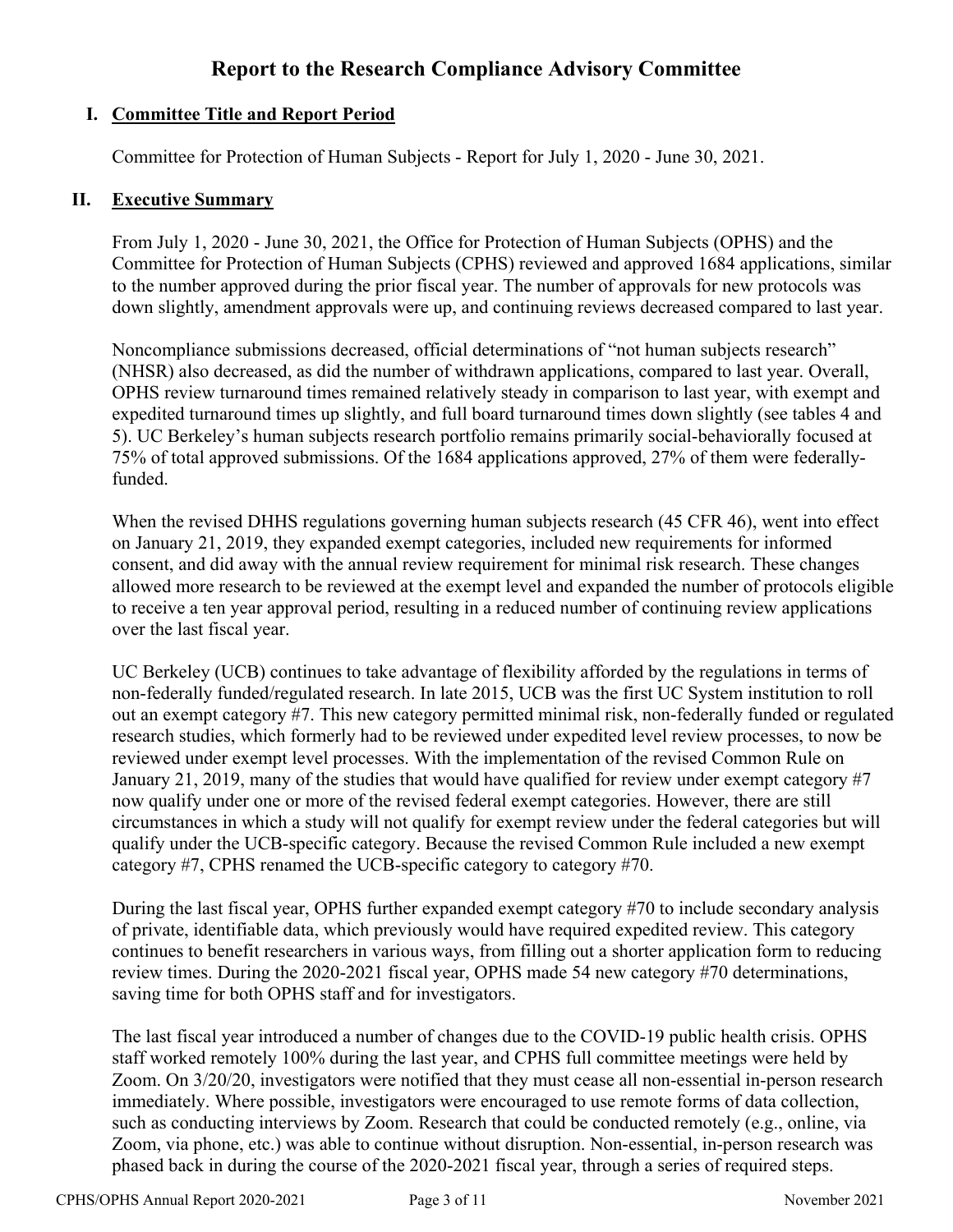Researchers wishing to resume in-person research were required to submit a Human Subjects Research Resumption Proposal to CPHS, as well as a laboratory density proposal or an off-campus research request to the Vice Chancellor for Research Office. OPHS Staff, the CPHS-1 Chair, and VCRO staff worked together to update these forms/processes for each research resumption phase as the COVID-19 public health crisis evolved. See<https://cphs.berkeley.edu/covid-19.html>and <https://vcresearch.berkeley.edu/covid19/research-operations> for more information. OPHS staff continued to handle their usual workloads and responsibilities while working from home, along with added pressure to perform rush reviews of COVID-19-related studies. Between 7/1/20 and 6/30/21, OPHS reviewed and approved 76 on-campus research resumption requests and 88 off-campus research resumption requests.

OPHS Staff updates: Beginning on June 1, 2021, staff member Brenda Belcher started a reduced schedule at 80% time, and former OPHS Staff Member, Alexis Clasca, was rehired on a temporary, 6 month basis at 25% time.

# **III. Committee Membership and Number of Meetings During the Report Period**

The Committee is comprised of two panels, CPHS-1 and CPHS-2. While CPHS-1 tends to review more biomedical research and CPHS-2 reviews more social-behavioral research, both committees may review either type of research. During the '20-'21 fiscal year, CPHS-1 convened 10 times and CPHS-2 convened five times. CPHS-1 had 14 regular members and CPHS-2 had 16 regular members (the 2020- 2021 CPHS Membership List is attached).

Professor Bill Jagust, MD served as CPHS-1 Chair and Professor Jane Mauldon served as CPHS-2 Chair. Professor Ndola Prata, MD served as CPHS-1 Vice Chair and Professor Oliver John served as CPHS-2 Vice Chair. OPHS staff are authorized as alternate members for OPHS Director Rebecca Armstrong in order to complete IRB review and approval duties, as determined appropriate based on their experience and role in OPHS. Assistant Director Adrienne Tanner served as Dr. Armstrong's alternate at CPHS meetings, as needed.

#### **IV. Summary of Research Protocols Reviewed**

#### **Approvals**

The total number of human subjects research approval activities for CPHS and OPHS was down slightly at 1684 approvals in comparison to 1695 last year. New protocol approvals were down slightly in comparison to last year, with an increase in exempt determinations and a decrease in new expedited and full board approvals. Exempt amendments were up, expedited amendments were up, and full board amendments were down. Expedited continuing review applications were down, and full board continuing review applications were also down slightly.

Figure 1 shows the total number of applications approved over the last five years. Table 1 breaks down the applications approved over the same period of time based on the type of submission and level of review. These data exclude cases of potential noncompliance, adverse events, unanticipated problems, administrative actions, and withdrawn submissions, which are discussed later in this document.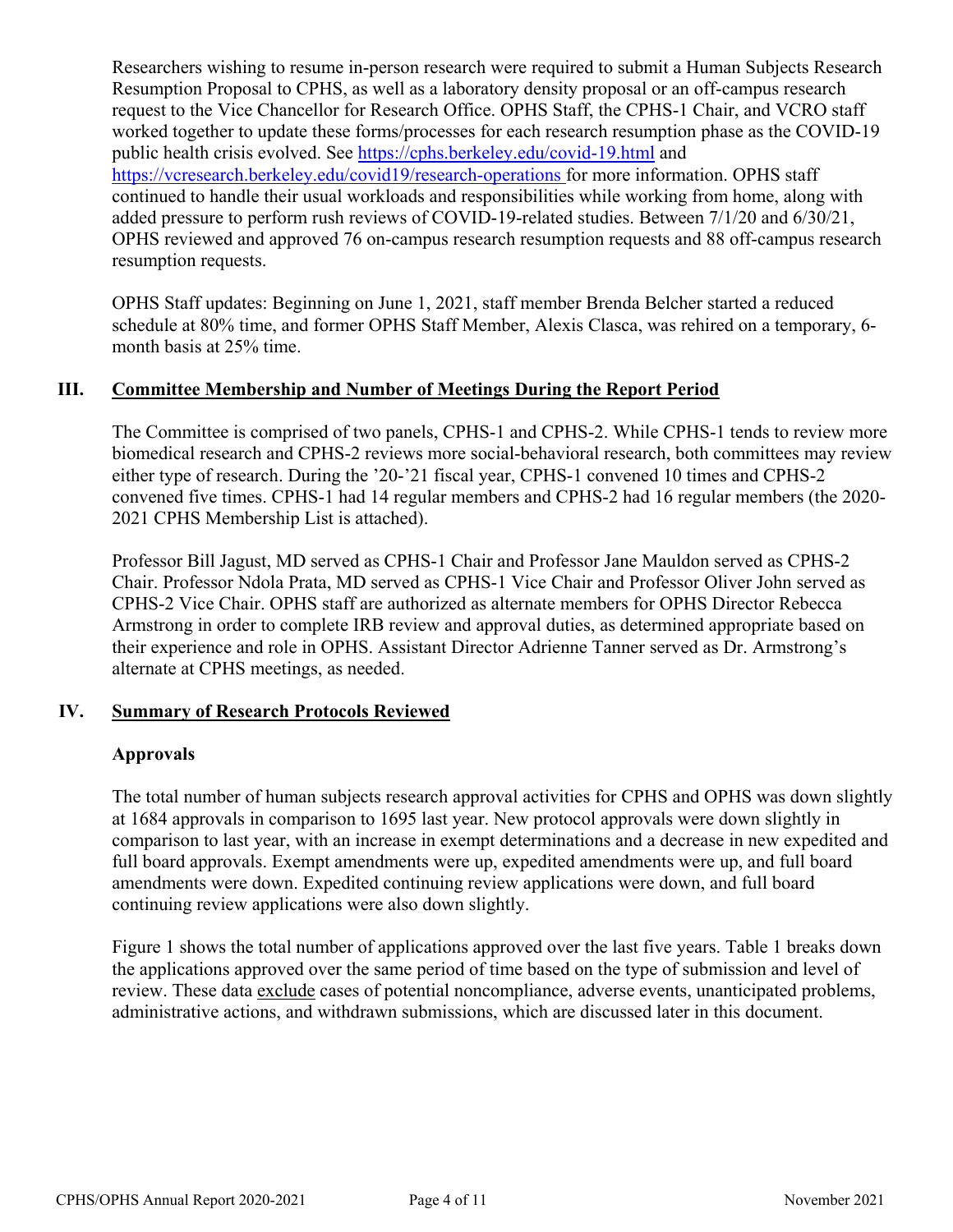

# **Figure 1. Total applications approved over 5 years**

**TABLE 1. Types of applications approved over 5 years**

| <b>Application</b><br><b>Type</b> | <b>Review Level</b> | 2016-17 | 2017-18 | 2018-19 | 2019-20 | 2020-21 |  |
|-----------------------------------|---------------------|---------|---------|---------|---------|---------|--|
|                                   | Exempt:             | 244     | 224     | 258     | 265     | 298     |  |
|                                   | Expedited:          | 287     | 305     | 260     | 235     | 197     |  |
| <b>New</b>                        | <b>Full Board:</b>  | 55      | 62      | 72      | 49      | 35      |  |
|                                   | <b>TOTAL</b>        | 586     | 591     | 590     | 549     | 526     |  |
|                                   |                     |         |         |         |         |         |  |
| <b>Amendment</b>                  | Exempt:             | 131     | 137     | 162     | 192     | 211     |  |
|                                   | Expedited:          | 679     | 759     | 737     | 752     | 868     |  |
|                                   | <b>Full Board:</b>  | 13      | 15      | 13      | 8       | 5       |  |
|                                   | <b>TOTAL</b>        | 823     | 911     | 912     | 952     | 1084    |  |
|                                   |                     |         |         |         |         |         |  |
|                                   | Expedited:          | 453     | 356     | 339     | 168     | 53      |  |
| Continuing<br><b>Review</b>       | <b>Full Board:</b>  | 33      | 36      | 25      | 26      | 21      |  |
|                                   | <b>TOTAL</b>        | 486     | 392     | 364     | 194     | 74      |  |
| <b>Total</b><br><b>Activity</b>   |                     | 1895    | 1894    | 1866    | 1695    | 1684    |  |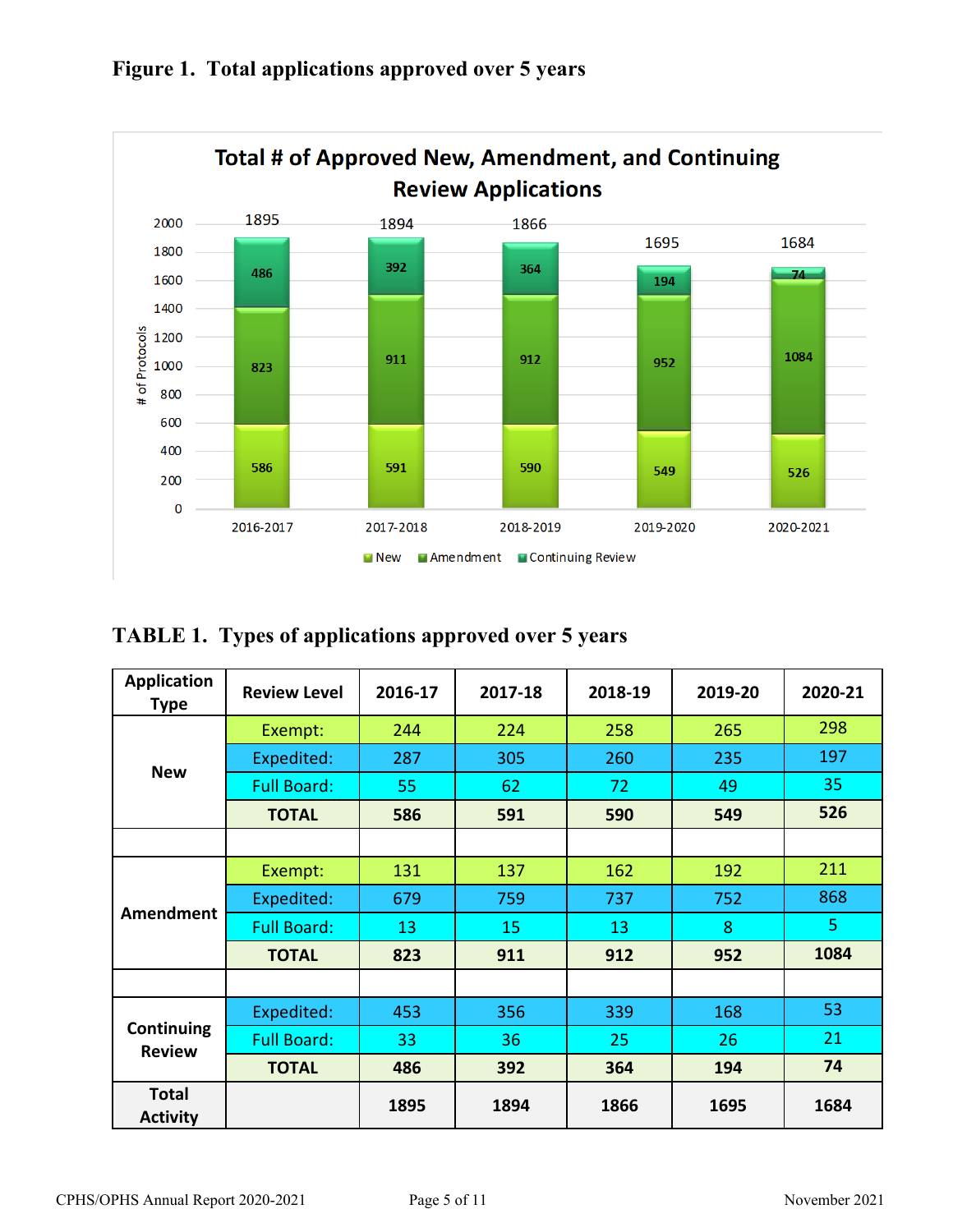### **Withdrawn applications**

There are times when applications received by CPHS/OPHS are reviewed and then later withdrawn from consideration by the researchers before final approval. The majority of these are new applications, but also include amendments, continuing reviews, and deviation submissions. Table 2 shows applications withdrawn over the last five years by level of review. Out of the 136 applications that were withdrawn this year, 67 were exempt applications, 57 were expedited applications, and 12 were full board applications.

| <b>Reporting Period</b> | 2016-2017 | 2017-2018 | 2018-2019 | 2019-2020 | 2020-2021 |
|-------------------------|-----------|-----------|-----------|-----------|-----------|
|                         |           |           |           |           |           |
|                         |           |           |           |           |           |
| Exempt                  | 62        | 88        | 84        | 80        | 67        |
| Expedited               | 82        | 101       | 97        | 90        | 57        |
| <b>Full Board</b>       | 9         | 9         | 5         | 11        | 12        |
|                         |           |           |           |           |           |
| Total:                  | 153       | 198       | 186       | 181       | 136       |

# **TABLE 2. Applications withdrawn by level of review**

#### **Adverse Events and Unanticipated Problems**

There were five incidents reported in the last year. The majority of reports were not unanticipated problems involving risks to subjects. Of the reports that were directly related to the research, steps were taken to prevent similar incidents from happening in the future. One of the reports was an adverse event directly related to the research, the severity of which was unexpected. In that case, the subject was reimbursed for health care costs.

#### **Noncompliances**

Whenever a study deviates from the approved protocol, or when activities occur outside of an approval, this is deemed a noncompliance and must be reported to CPHS. Most often these are found to be cases of simple noncompliance, such as exceeding the approved total number of subjects. Twenty-five cases of potential noncompliance were reviewed in the last year, none of which were found to be a serious or continuing noncompliance.

#### **TABLE 3. Noncompliance**

| <b>Reporting Period</b> | 2017-2018<br>2016-2017 |    | 2018-2019 | 2019-2020 | 2020-2021 |  |
|-------------------------|------------------------|----|-----------|-----------|-----------|--|
|                         |                        |    |           |           |           |  |
| Noncompliance cases     | 62                     | 79 |           | 43        | つに        |  |

# **Subject complaints**

OPHS received fifteen subject complaints this past year, most of which involved payment for participation and were quickly resolved by the Principal Investigator. However, three dealt with what the complainant described and viewed as unethical research or research practices, even though they had been evaluated and approved by CPHS.

#### **Administrative actions**

OPHS provides consultation on whether an activity is or is "not human subjects research" (NHSR). At times a journal or sponsor may require an official determination of NHSR. OPHS issued 6 official NHSR determination letters last year. Many more determinations were issued informally by email through [ophs@berkeley.edu.](mailto:ophs@berkeley.edu)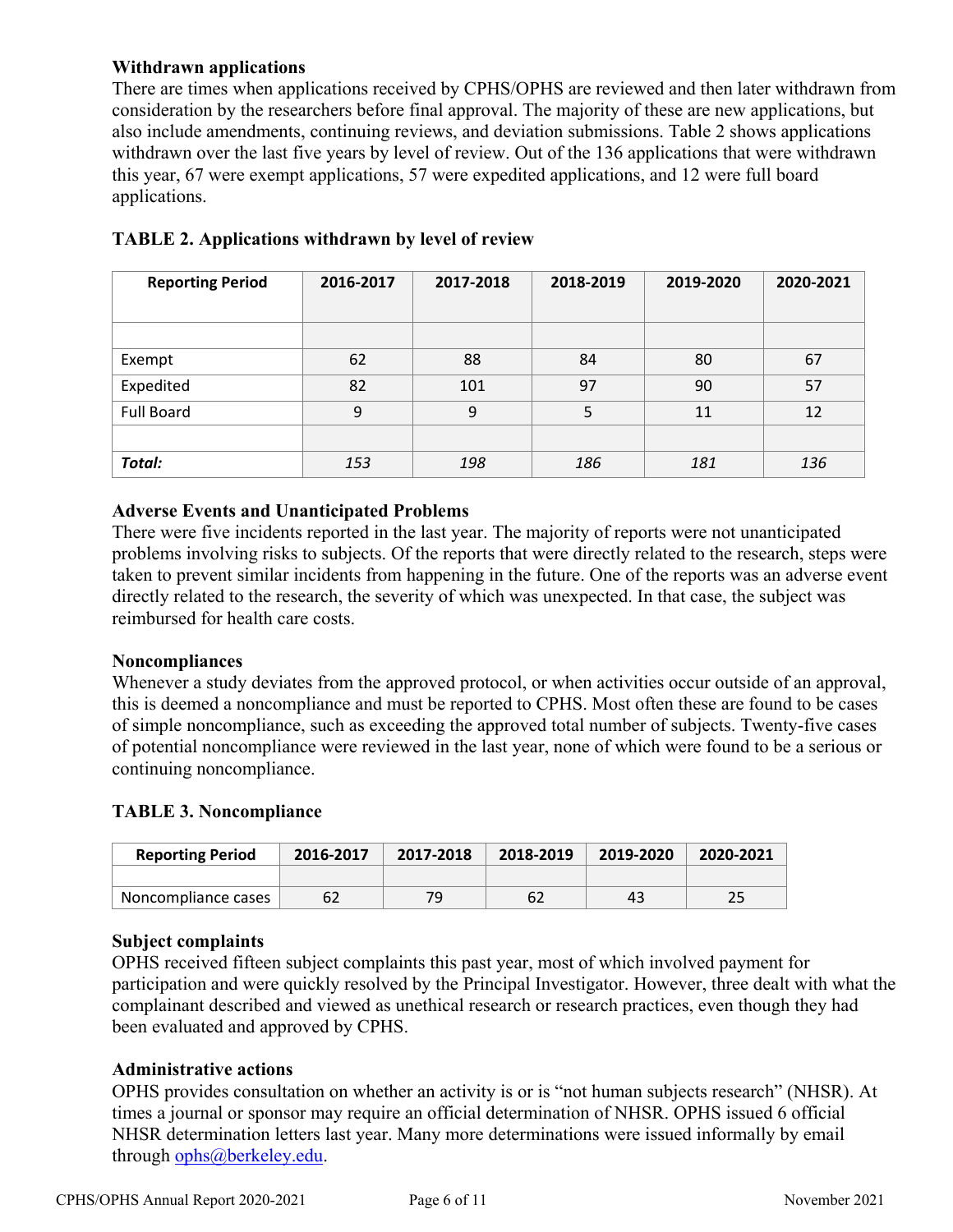If a protocol is submitted through eProtocol that is *not* found to meet the threshold definition of human subjects research, OPHS makes a NHSR determination. Last year, 26 determinations were made in eProtocol. The eProtocol system provides a NHSR determination action notification for researchers as proof of determination.

### **IRB Reliances**

OPHS also processes requests for an institution to rely on the IRB review of another. The process helps prevent duplicative IRB reviews of collaborative projects that involve more than one institution. Investigators can make use of the UC System Memorandum of Understanding (MOU) that permits one campus to rely on the IRB review of another. Outside of the UC system, investigators may request that UCB serve as the IRB of record for a collaborating institution or vice versa. These requests must be reviewed and approved by the OPHS Director. For non-UC collaborations, institutions may enter into Inter-Institutional IRB Authorization Agreements (IIAs), either formally documented with an IIA form or listed on a spreadsheet, depending on protocol specifics.

In addition, UCB is part of the group known as SMART IRB, a mechanism by which multiple IRBs can rely on one IRB, known as an sIRB (single IRB). The development of this group, and the associated software and processes, has been driven by NIH's requirement of sIRB review for multisite, clinical trials. To date, UCB has chosen to use SMART IRB only for qualifying multisite clinical trials and, in doing so, does not serve as the IRB of record.

Over the last fiscal year, UCB entered into 37 new reliances under the UC MOU. UCB was the reviewing campus for 11 of those reliances and the relying campus for 26. Through IIAs for non-UC institutions, UCB entered into 24 new reliances as the relying IRB and approximately 65 as the reviewing IRB.

#### **2020-2021 Turnaround times**

#### *Accuracy of turnaround times data is dependent on the accuracy of the reporting function in eProtocol.*

The tables below show the amount of time (in number of calendar days) that a new application or amendment spent with CPHS/OPHS and the amount of time spent with the investigator(s) between submission and approval. Time spent with CPHS/OPHS includes the time taken to assign the submission to an OPHS analyst, time the analyst spent on the preliminary review, and time spent by the convened IRB or designated reviewer, when needed. Time spent with the designated reviewer may take 5-7 days, or longer. Time is measured in calendar days and a value of "0" indicates that action was taken by that party in less than 24 hours. Continuing review turnaround times are not included as they are processed by expiration date.

On the CPHS/OPHS side, turnaround times for this period compared to last period increased slightly for exempt and expedited protocols, and remained steady for full board application types. (We focus here on the median values – see table below.)

Days spent with CPHS/OPHS for new submissions went up 1 day for exemptions and for expedited protocols, and remained at 49 days for full board applications. Days with investigators (not under CPHS/OPHS control) went up for exempt and expedited protocols and down slightly for full board applications.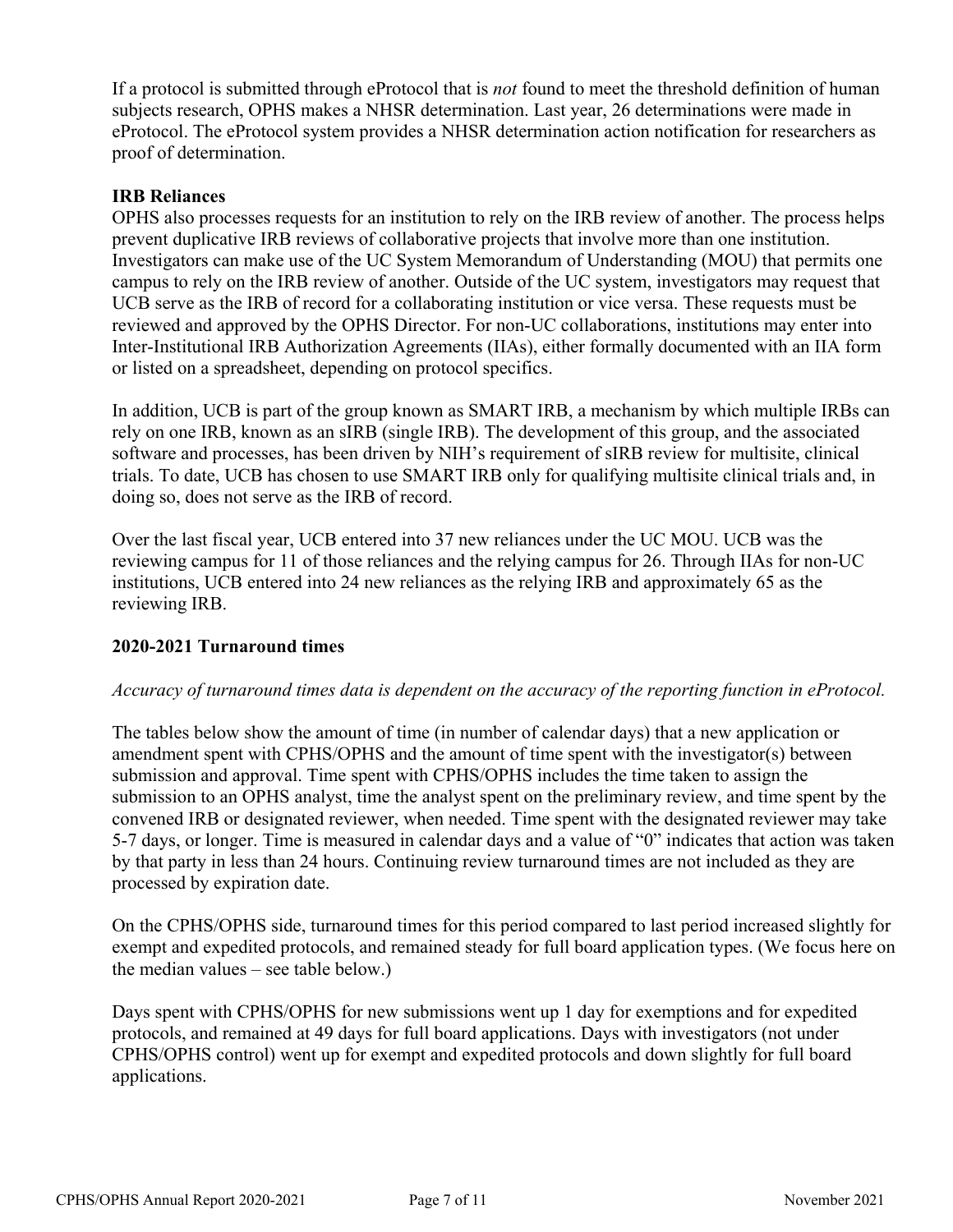| <b>Application</b><br><b>Type</b> |           | <b>Calendar Days with CPHS/OPHS</b> |           |         |           | <b>Calendar Days with</b><br>Investigator(s) |          |          |          |
|-----------------------------------|-----------|-------------------------------------|-----------|---------|-----------|----------------------------------------------|----------|----------|----------|
|                                   |           | 2017-18                             | 2018-19   | 2019-20 | 2020-21   | 2017-18                                      | 2018-19  | 2019-20  | 2020-21  |
|                                   | Range     | 0 to 50                             | 1 to 48   | 0 to 64 | 0 to 52   | 0 to 216                                     | 0 to 176 | 0 to 189 | 0 to 162 |
|                                   | Median    | 12                                  | 13        | 14      | 15        | 5                                            | 4        | 3        | 5        |
| <b>Exempt</b>                     | Average   | 13                                  | 14        | 16      | 16        | 12                                           | 11       | 12       | 10       |
|                                   | Protocol# | 224                                 | 258       | 265     | 298       |                                              |          |          |          |
|                                   | Range     | 3 to 124                            | 4 to 188  | 0 to 88 | 1 to 135  | 0 to 234                                     | 0 to 98  | 0 to 167 | 0 to 161 |
|                                   | Median    | 33                                  | 39        | 35      | 36        | 12                                           | 14       | 10       | 12       |
| <b>Expedited</b>                  | Average   | 36                                  | 40        | 34      | 38        | 23                                           | 20       | 19       | 22       |
|                                   | Protocol# | 305                                 | 260       | 236     | 197       |                                              |          |          |          |
|                                   | Range     | 10 to 95                            | 18 to 130 | 5 to 28 | 28 to 117 | 0 to 103                                     | 0 to 124 | 0 to 183 | 4 to 182 |
| <b>Full Board</b>                 | Median    | 41                                  | 51        | 49      | 49        | 13                                           | 18       | 19       | 18       |
|                                   | Average   | 44                                  | 52        | 53      | 52        | 21                                           | 28       | 31       | 32       |
|                                   | Protocol# | 62                                  | 72        | 48      | 35        |                                              |          |          |          |

# **Table 4. Turnaround times for new protocols (in number of calendar days)**

On the CPHS/OPHS side, turnaround times for amendments remained steady for exempt and expedited protocols, and went down 2 days for full board protocols. Turnaround times on the investigator side remained steady across all application types. \*Note: multiple factors impact whether an amendment to a full board protocol goes through full committee review. If an amendment is minor, it may be reviewed at the expedited level. eProtocol reports, however, do not capture these nuances.

| <b>Application</b><br><b>Type</b> |               | <b>Calendar Days with CPHS/OPHS</b> |                |                |                | <b>Calendar Days with Investigator(s)</b> |                |          |                |
|-----------------------------------|---------------|-------------------------------------|----------------|----------------|----------------|-------------------------------------------|----------------|----------|----------------|
|                                   |               | 2017-18                             | 2018-19        | 2019-20        | 2020-21        | 2017-18                                   | 2018-19        | 2019-20  | 2020-21        |
|                                   | Range         | 0 to 67                             | 0 to 27        | 0 to 26        | 0 to 56        | 0 to 56                                   | 0 to 131       | 0 to 163 | 0 to 41        |
|                                   | <b>Median</b> | $\overline{4}$                      | 3              | 6              | $\overline{4}$ | $\Omega$                                  | $\Omega$       | $\Omega$ | $\mathbf{0}$   |
| <b>Exempt</b>                     | Average       | 6                                   | 5.             | $\overline{7}$ | $\overline{7}$ | $\overline{4}$                            | $\overline{4}$ | 3        | 3              |
|                                   | Protocol#     | 137                                 | 162            | 192            | 211            |                                           |                |          |                |
|                                   | Range         | $0$ to 66                           | 0 to 106       | 0 to 115       | 0 to 121       | 0 to 155                                  | 0 to 166       | 0 to 130 | 0 to 217       |
|                                   | <b>Median</b> | 6                                   | $\overline{7}$ | 6              | 6              | $\mathbf{0}$                              | $\Omega$       | $\Omega$ | $\Omega$       |
| <b>Expedited</b>                  | Average       | 9                                   | 10             | 11             | 9              | 5                                         | $\overline{4}$ | 5        | $\overline{4}$ |
|                                   | Protocol#     | 759                                 | 737            | 752            | 809            |                                           |                |          |                |
|                                   | Range         | 0 to 84                             | 0 to 61        | 0 to 68        | 0 to 38        | 0 to 169                                  | 0 to 143       | 0 to 32  | 0 to 216       |
| Full Board*                       | <b>Median</b> | 12                                  | 16             | 10             | 8              | $\mathbf{1}$                              | $\mathbf{1}$   | 1        | $\mathbf{1}$   |
|                                   | Average       | 15                                  | 10             | 19             | 12             | 6                                         | $\overline{7}$ | 6        | 12             |
|                                   | Protocol#     | 15                                  | 13             | 8              | 5              |                                           |                |          |                |

**Table 5. Turnaround times for amendments (in number of calendar days)**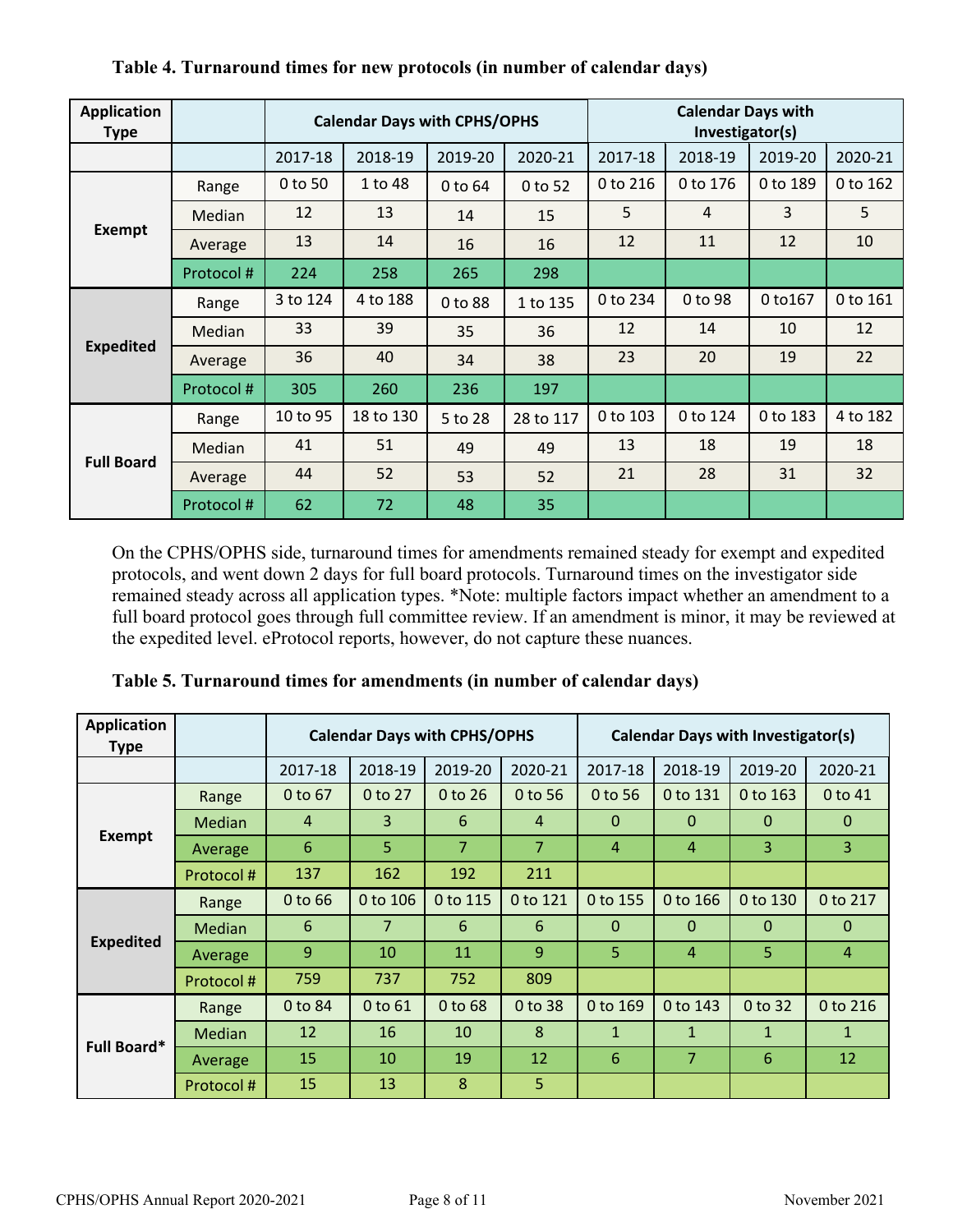## **Details for 2020-2021 research**

The below information has remained relatively consistent across the last several years.

- *Social-behavioral vs. biomedical research:* 75% of protocols (new and continuing review applications) approved were for social-behavioral research.
- *International research:* 18% of the protocols reviewed and approved included international sites.
- *Federally funded research:* 27% of the protocols reviewed and approved indicated that they were supported by federal funds.
- *Research with vulnerable subject populations:* 39% of the protocols reviewed and approved included at least one vulnerable population. Economically and educationally disadvantaged subject populations are often present in the same study.

# **V. New or Modified Campus Procedures and Programs**

OPHS staff updated and created new content on [https://cphs.berkeley.edu](https://cphs.berkeley.edu/) over the last fiscal year to aid investigators and research participants alike.

#### **CPHS Guidelines**

OPHS and CPHS updated the following guidelines for investigators:

- [Exempt Research](https://cphs.berkeley.edu/exempt.pdf)
- [Data Security Guidelines and Matrix](https://cphs.berkeley.edu/datasecurity.pdf)
- [FDA-Regulated Research](https://cphs.berkeley.edu/drugs_medicaldevices.pdf)
- [Legally Authorized Representative](https://cphs.berkeley.edu/lar.pdf)
- [Reliance Agreements for Non-UC Collaborations](https://cphs.berkeley.edu/reliance_agreements.pdf)
- [Internet-Based Research](https://cphs.berkeley.edu/internet_research.pdf)

OPHS and CPHS developed the following new guidelines for investigators:

• [FDA-Regulated Research: Decision Trees for Investigational Device Studies](https://cphs.berkeley.edu/fda_decisiontree.pdf)

#### **CPHS Policies and Procedures**

OPHS and CPHS updated the following policies:

- [Policies and Procedures Maintenance](https://cphs.berkeley.edu/policies_procedures/ga101.pdf)
- [Training and Education for Investigators](https://cphs.berkeley.edu/policies_procedures/ga102b.pdf)
- [Composition of the IRB](https://cphs.berkeley.edu/policies_procedures/or201.pdf)
- [Determination of Exemption](https://cphs.berkeley.edu/policies_procedures/2019/fo302.pdf)

### **CPHS Website**

OPHS staff added or updated the following resources, as noted:

- Updated the [Collaborative Research](https://cphs.berkeley.edu/mou.html) page
- Updated the [Education and Training](https://cphs.berkeley.edu/training.html) webpage with new requirements, including COVID-19 training.
- Updated [CITI Training Login Instructions](https://cphs.berkeley.edu/quickguideCITItraining.pdf)
- Updated [FAQ on what research falls under FDA regulations.](https://cphs.berkeley.edu/faqs.html#gen3)
- Updated [long-form FAQ on exempt category 70.](https://cphs.berkeley.edu/guide/exemptcategory70.html)
- Updated the [Commercial IRB Review](https://cphs.berkeley.edu/commercialirb.html) page.
- Added three new collaborative research forms:
	- [UCB Request to Rely on Another IRB's Review](https://cphs.berkeley.edu/request_rely.docx)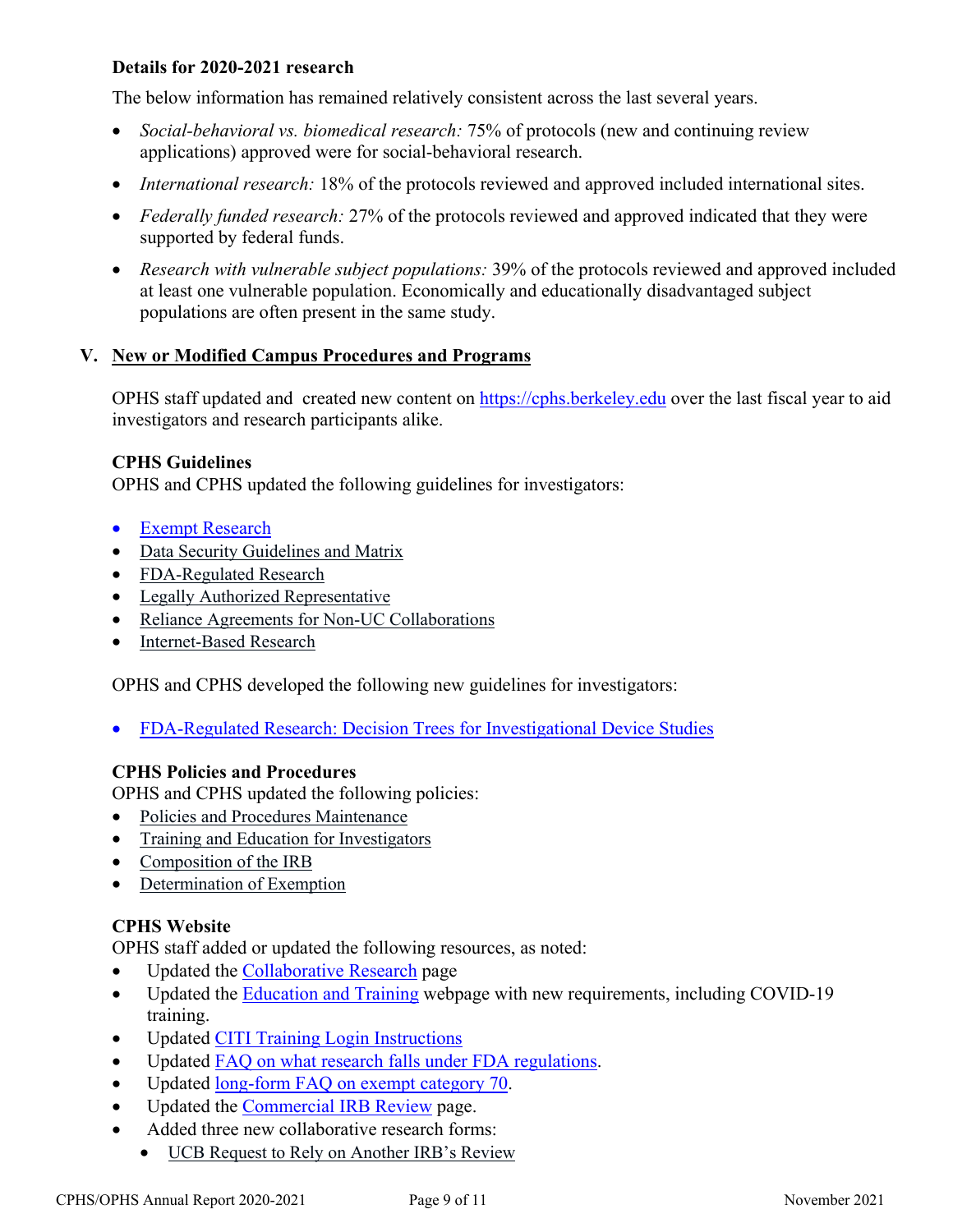- [UCB Request to Review Research for Another Institution](https://cphs.berkeley.edu/request_review_institution.docx)
- [UCB Request to Review Research for an Individual Investigator](https://cphs.berkeley.edu/request_review_individual.docx)
- Added a new [FAQ on adding personnel to eProtocol.](https://cphs.berkeley.edu/eprotocol_faqs.html#6)
- Added a new [FAQ on biomedical vs. social-behavioral eProtocol forms.](https://cphs.berkeley.edu/faqs.html#protocol11)
- Added a new instructional video on [Navigating Informed Consent.](https://drive.google.com/file/d/1MR2JnGLhH2iqrLLB2-mydwqR0CZf1hGI/view?usp=sharing)
- Added a new informed consent template: [Template Consent Form Experimentation on Self](https://cphs.berkeley.edu/CF-Template_Self.docx)
- Made many updates throughout the year to our COVID-related Research Resumption Guidelines and Human Subjects Research Resumption Proposal Supplement Form.

### **VI. Agency Inspections and Enforcement Actions**

No inspections took place between 7/1/20 and 6/30/21.

### **VII. Education and Outreach**

#### **Education of UCB's research community**

OPHS conducted 7 training sessions for the research community in the past year. OPHS combined a number of presentation requests in order to reach as many investigators as possible. See a breakdown of presentations by unit in the below table.

### **Table 6. Education Outreach**

| <b>College/School/Department</b>                         | # of Presentations |
|----------------------------------------------------------|--------------------|
| IPIRA brown bag presentation                             |                    |
| Optometry                                                |                    |
| McNair Scholars/SURF/Haas Scholars (combined group)      |                    |
| School of Public Health (combined group)                 |                    |
| Graduate student brown bag presentation (combined group) |                    |
| Psychology                                               |                    |

#### **Educational and Professional Staff Development**

OPHS staff participated in the following webinars:

- CITI, "Social Media and Research Recruiting," July 2020.
- PRIM&R, "SBER Network's Virtual Roundtable: COVID-19 and SBER," July 2020.
- CARE-Q: "Engagement Webinar," September 2020.
- OHRP, "Practical and Ethical Considerations for Single IRB Review," September 2020.
- Flex Coalition Webinar, March 2021
- PRIM&R, "Leading Up, Down, and Across Your Organization," May 2021.

All OPHS staff members attended PRIM&R's multi-day virtual 2020 Advancing Ethical Research conference (AER20) in December, 2020, where OPHS staff presented the following:

Des Roches, C. & Tanner, A. (2020, December). *Am I Conducting Human Subjects Research? Implementation and Effect of a Human Subjects Research Self-Certification Survey.* Poster session presented at the annual meeting of Public Responsibility in Medicine and Research, held virtually.